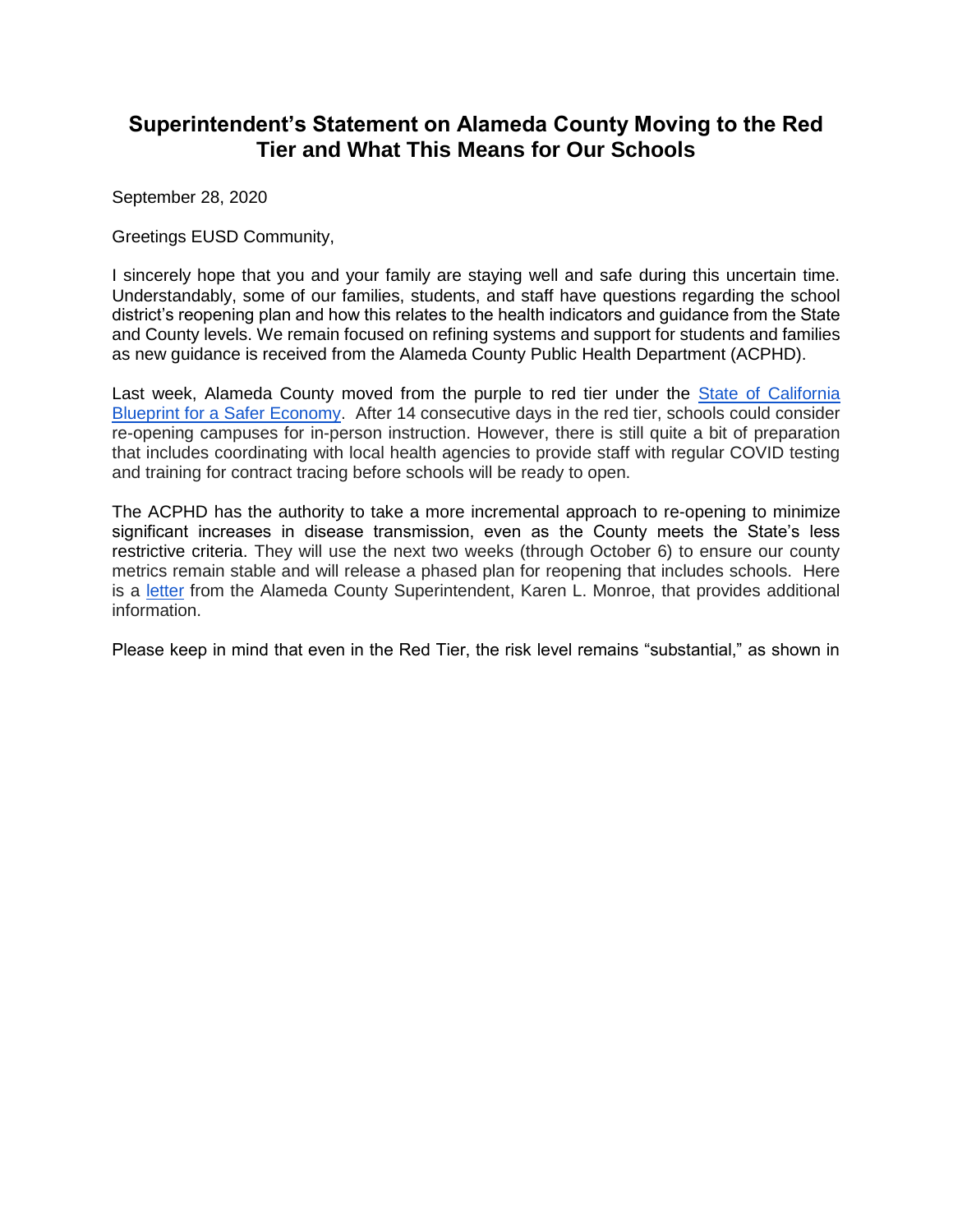| <b>WIDESPREAD</b><br>Many non-essential indoor business operations<br>are closed  | More than 7<br>daily new cases (per 100k) | More than 8%<br>positive tests |
|-----------------------------------------------------------------------------------|-------------------------------------------|--------------------------------|
| <b>SUBSTANTIAL</b><br>Some non-essential indoor business operations<br>are closed | $4 - 7$<br>daily new cases (per 100k)     | $5 - 8%$<br>positive tests     |
| <b>MODERATE</b><br>Some indoor business operations are open with<br>modifications | $1 - 3.9$<br>daily new cases (per 100k)   | $2 - 4.9%$<br>positive tests   |
| <b>MINIMAL</b><br>Most indoor business operations are open with<br>modifications  | Less than 1<br>daily new cases (per 100k) | Less than 2%<br>positive tests |

the illustration below, and requires continued focus on preventing community spread of the virus.

We will continue to collaborate with our labor partners, Board of Trustees, site leaders, staff, and community stakeholders to determine our next steps. You have our continued commitment to approaching any return to on-campus learning with safety as the highest priority. Updates will be provided as additional information is received.

In the meantime, our staff continues to work diligently to provide the most optimal learning environment for our students during this time. Below is a summary of a few resources we are offering during distance learning:

## **TK-8 Learning Hub**

In order to provide students with additional support during distance learning, the district will offer an in-person "Learning Hub" in Grades TK-8.

Due to limited capacity, we provided enrollment priority to students who receive special education services and students who were recommended by staff to receive in-person support during distance learning due to extenuating circumstances.

The program will operate four (4) days per week, similar to the distance learning program, from 8:00 AM to 12:30 PM. The start date was Monday, September 21, 2020, for the first group of